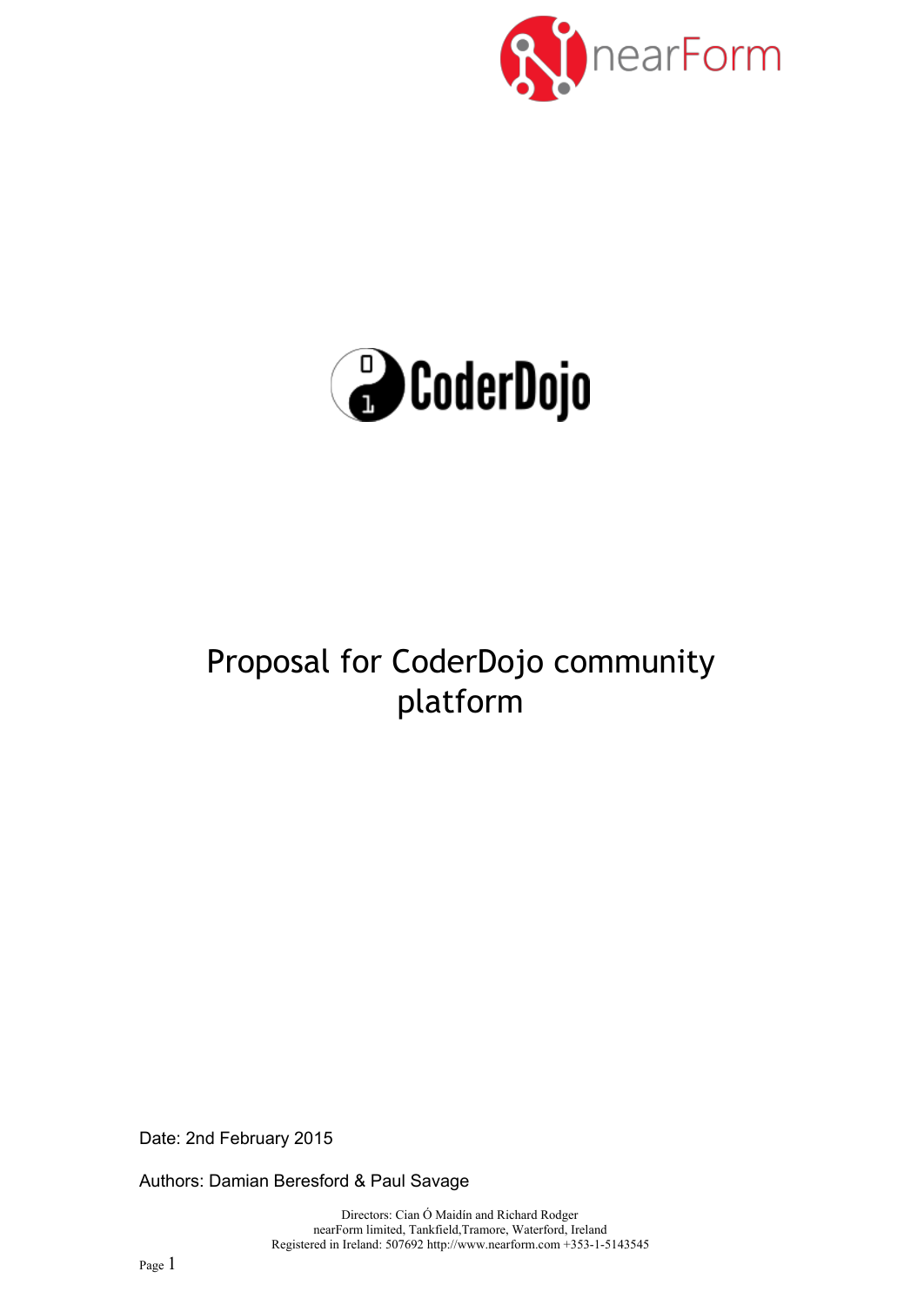

## Brief Summary

This is nearForm's proposal for the implementation of the CoderDojo community platform, it is based on an approach that we have found to generate successful projects. nearForm are open source to our core, it's the lifeblood of our company; from contributing to open source projects to building active vibrant communities around open source projects - two very different things! nearForm staff are actively engaged in two local dojos. We have a real-world understanding of the CoderDojo movement and a deep insight into the requirements of the CoderDojo platform.

The approach we're proposing will combine our understanding of the provided brief with our expertise with best of breed open source tools and technologies to build a future proof Platform for the CoderDojo Foundation. This modular / microservice approach is the best and most appropriate way for the community to make open source contributions to the Platform.

We propose that a beta version of the platform will be available for testing in June 2015, with full roll out in September 2015.

We believe that our combination of a strong team, the best practices (technical and non-technical), CoderDojo community involvement, open source experience, proven methodology and an excellent track record of delivery makes us the right partner to develop the new CoderDojo platform.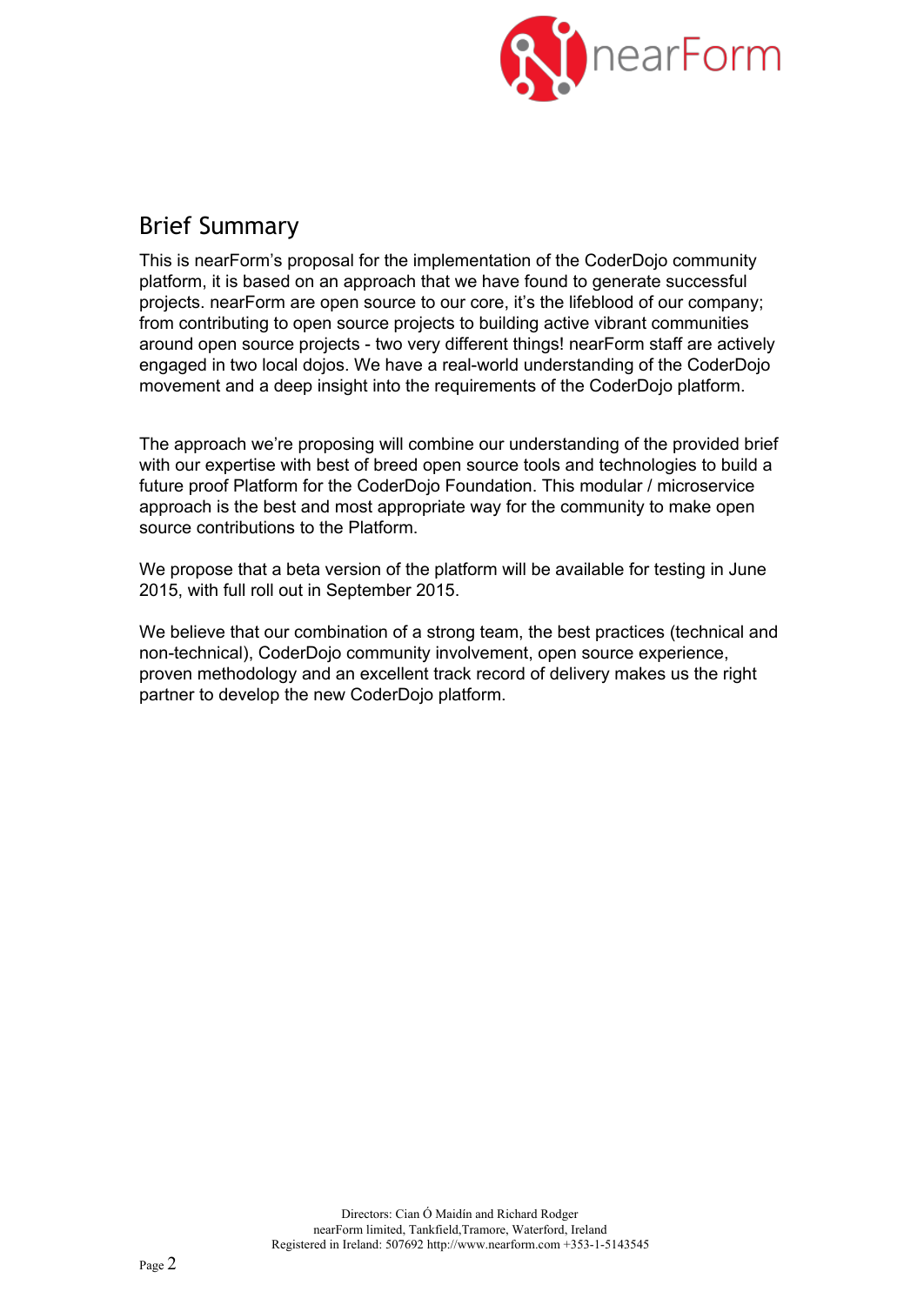

## **Table of Contents**

BRIEF SUMMARY

**PROPOSED APPROACH API NODE.JS MICROSERVICES UI MOBILE LOCALISATION MODULES AND PLUGINS DATABASE DATA PROTECTION COPPA/CHILD PROTECTION DEVELOPMENT/DEPLOYMENT TESTING DESIGN REPORTING HOSTING PLATFORM UPTIME AND MONITORING HOW WE WORK OPEN SOURCE COMMUNITY INPUT**

#### **RESPONSE TO FUNCTIONAL REQUIREMENTS**

**TICKETING OAUTH/LOGIN THIRD PARTY APIS FORUMS MOZILLA OPEN BADGES ZEN REPRODUCTION MISC COMMENTS**

#### **NEARFORM PROFILE**

**EXPERIENCE AND REFERENCE SITES PERSONNEL STATEMENT OF CAPABILITIES**

#### **IMPLEMENTATION PLAN**

**HIGH LEVEL PROJECT SCHEDULE**

**SIGNOFF**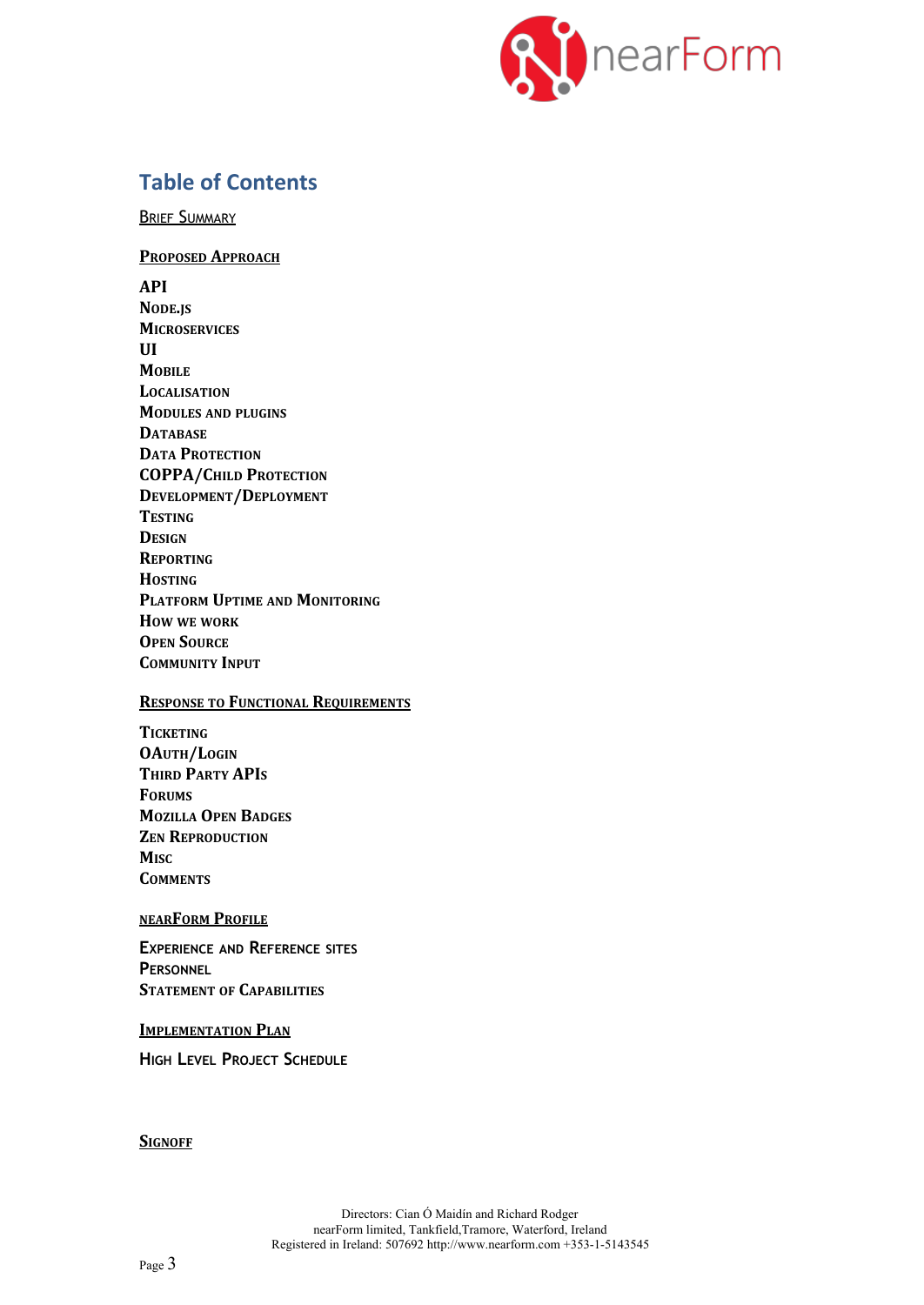

# **Proposed Approach**

We propose building the CoderDojo platform using a modern microservices-based approach, combined with best-of-breed open source tools and technologies, where applicable. Everything we use (tools, libraries and so on) will be open source and freely available. They will also be carefully selected to be compatible with the open source license of the platform itself.

## **API**

It is our view that an application program interface (API) is crucial to the long-term success of the platform, in terms of both future proofing and the extensibility of the platform via open source contributions from the CoderDojo community. Therefore, the cornerstone of our proposal is the CoderDojo platform API. This API is a REST-based web service that acts as the fulcrum around which the various parts of the platform will be developed.

## **Node.js**

Node.js will be the development language of the platform, for the following reasons:

- Node.js provides a rapid, cross-platform, low-friction development environment.
- Node.js is server side JavaScript, which is currently one of the most (if not the most) widely used programming languages(techcrunch.com/2012/09/12/javascript-tops-latest-programming-lang uage-popularity-ranking-from-redmonk/).
- Node.js will make the platform easily accessible to open source contributions from the CoderDojo community, ensuring future maintainability and extensibility.

## **Microservices**

[Microservices](http://martinfowler.com/articles/microservices.html) are an approach to developing a single application in the form of a suite of small services. In this approach, each service runs in its own process and communicates using lightweight mechanisms. nearForm has been pioneering microservices development in Node.js for over four years and has successfully delivered over 50 client microservices-based projects.

The main benefits of a microservices based architecture for the CoderDojo platform are as follows:

- **Easy development of new services by the community**. Services are isolated in their own code bases, allowing for easy updates and modifications by the community.
- **Future-proofed services**. Services can be individually upgraded or replaced as required over time.
- **System stability and resilience**. Services can be developed in a modular, plug-in fashion (see below).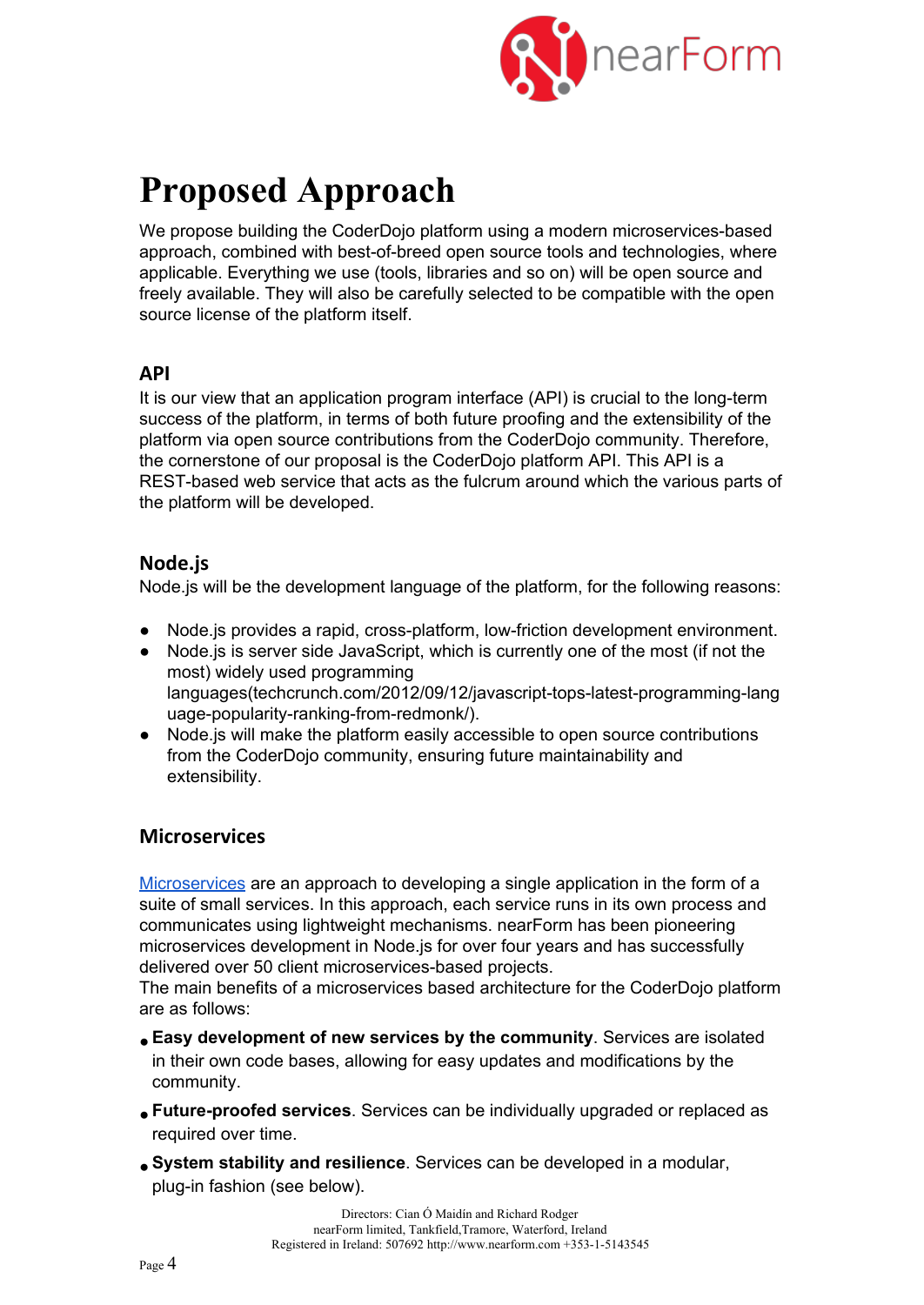

#### **UI**

For the user interface (UI), we propose a combination of Angular.js and regular server-side templated content generation. Angular is not search engine optimisation (SEO)-friendly, so it will be used mainly for content creation and editing, while the SEO parts of the platform will be generated using [Express.js](http://expressjs.com/) views (Express is the most widely used web application framework for Node.js; it is used in about 70% of all node.js web server apps).

### **Mobile**

nearForm has considerable mobile app development experience, both in terms of mobile app development and mobile websites. We are acutely aware that many users, if not the majority, will access the platform from a mobile device, particularly with regard to the ticketing system; for example, checking in participants at the start of a dojo. We will use responsive design [techniques](http://en.wikipedia.org/wiki/Responsive_web_design) to ensure that the UI is as accessible and usable as possible on a wide range of devices.

While developing a mobile app is not within the current scope of the platform, we are confident that when we reach that stage, our choice of Angular will mean that a significant volume of front end code can be re-used. When implemented correctly, the majority of Angular controllers can be re-used in a mobile application framework such as [Ionic.](http://ionicframework.com/)

#### **Localisation**

In previous similar projects, nearForm has successfully followed best practice in node.js and Express.js, for both localisation and internationalisation. This issue is well known in the Node community and the solutions are flexible and extensible. We will make it as easy as possible for community members to provide new translations and update existing translations. We have also heard great things about [Transifex,](http://www.transifex.com/) which is free for open source projects, and would like to investigate using it in the CoderDojo platform.

We have found from experience that localisation is easy to do when it is done properly from the start. It is much more challenging to retrofit localisation into an existing project.

With this in mind, we are proposing that we develop the platform with at least two languages from the start. nearForm has internal staff who can provide translations into Irish, German, Polish and Italian.

## **Modules and plugins**

On both the client and server side, we will be using a modular/plugin based approach to development. This is facilitated on the server side by Seneca (senecajs.org), a framework for developing microservices. Seneca allows the backend API to be easily extended via Seneca plugins.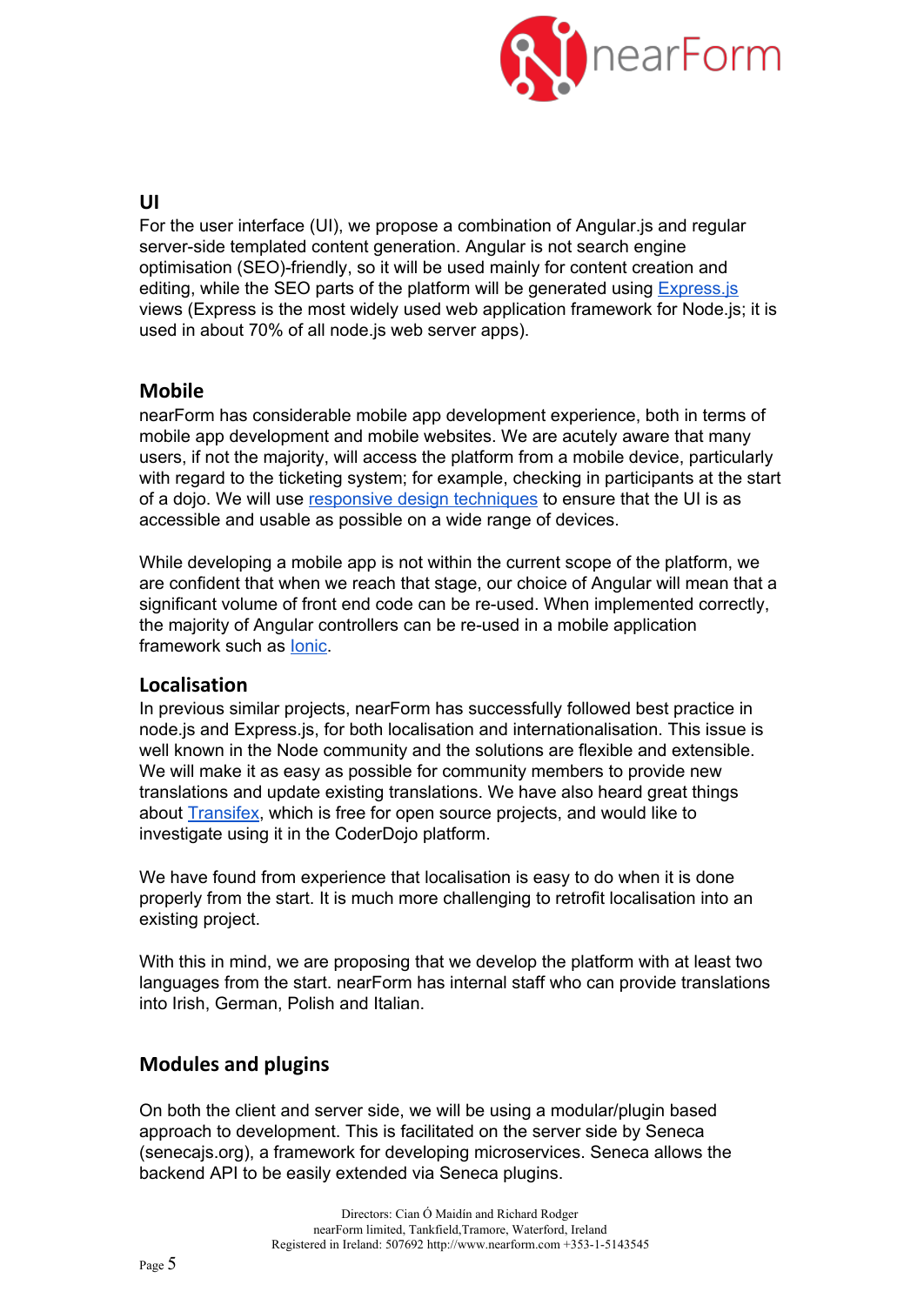

Likewise, on the client UI side, we envisage a modular/plugin approach from the start. For example, each Dojo will have a set of core plugins enabled by default ('ticketing', 'users', 'profiles', and so on), and can selectively add additional plugins as they are developed by the community.

An example of this in action would be if community members from one Dojo wanted to create an Attendance module to help track what kids worked on specifically at each Dojo session they attended. This Attendance module would require two plugins: a Seneca plugin on the server side and an Angular plugin on the client side. When complete and successfully used in their own local Dojo, these modules could be promoted in the community with instructions on how to enable and use them for other Dojos. Over time, these community provided modules may make their way into the core modules for use by all Dojos.

We feel this modular/plugin approach is key to easily extending the platform via community contributions and is crucial to the success of the platform in the long term.

We did consider submitting a separate proposal that did not use this approach, on the basis that it would be a less costly project. However, when we did the math, it doesn't save a huge amount of time or money, and we strongly feel that the benefits of a modular/plugin architecture far outweigh negligible short term cost savings.

### **Database**

While we can be largely database agnostic - the Seneca framework allows for easy switching of databases via its data store plugins - we find that [Mongo](http://mongodb.org/) is great for rapid development. We typically use Mongo extensively during the initial development phase when the data schema can change very frequently. However, closer to the end of the development phase we usually switch to a more mature database back end.

Our database of choice is [PostgreSQL](http://postgresql.org/), a proven enterprise class open source solution. We have a lot of experience of running PostgreSQL at scale; many of our customers bet their business on it.

Nonetheless, we are open to feedback from the CoderDojo Foundation (and/or community) on the choice of database.

#### **Data Protection**

In this project, we are particularly aware that data protection is a highly complex area, given that the CoderDojo platform will be used by a global audience. As a rough rule of thumb, we generally follow the guidelines set out by AWS in this document:

[http://d0.awsstatic.com/whitepapers/compliance/AWS\\_EU\\_Data\\_Protection\\_White](http://d0.awsstatic.com/whitepapers/compliance/AWS_EU_Data_Protection_Whitepaper.pdf) [paper.pdf.](http://d0.awsstatic.com/whitepapers/compliance/AWS_EU_Data_Protection_Whitepaper.pdf) For more specific concerns, we would typically consult with a law firm who are experts in this area and with whom we have worked in the past.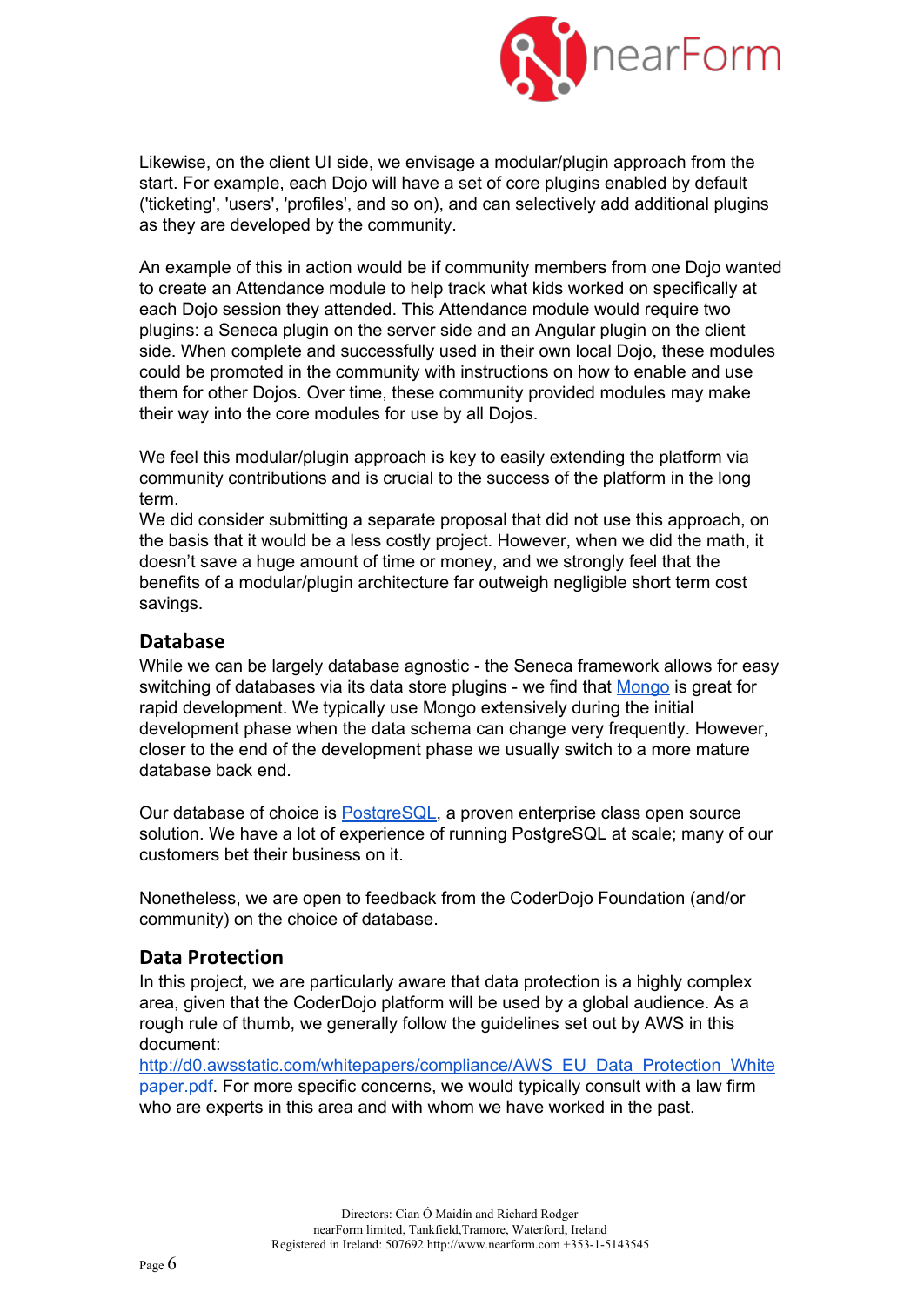

## **COPPA/Child Protection**

This is a new area for us and one which we take very seriously. As well as strictly following the COPPA guidelines, we will look to other sources for guidance in this area, notably the following:

- http://kidblog.org/home/privacy-policy/
- http://www.moshimonsters.com/privacy
- http://www.clubpenguin.com/safety
- http://www.clubpenguin.com/parents
- https://www.khanacademy.org/coach-res/parents-and-tutors/student-privacy -for-parent/a/khan-academy-privacy-principles

We will apply the following specific guidelines as advised by the foundation:

- Moderating youth forum to restrict access to over 18s.
- Data protection for youth user content.
- Privacy of profiles (optional for over 13s).
- Open lines of communication between adults and young people (for example, no private one-to-one messaging).
- Under 13s should not have email addresses and thus must either be initially registered under parent accounts or have the ability to set up an account without email (but this would be difficult to verify and could jeopardise the safety of other under-13 users).

## **Development/Deployment**

We find that having a local development environment that is easy to set up and configure is crucial to the success of this type of project. It is desirable to minimise any barriers to entry and to make it as simple as possible for developers who want to contribute to an open source project. This aspect of local development is often overlooked, but from our experience it is extremely important that any developer can easily set up a local development environment where they can easily run a local copy of the platform, make changes, and run all unit tests locally.

As we are advocates of continuous integration (CI), we use build servers, typically [Jenkins,](http://jenkins-ci.org/) which build, test and package all commits.

It is also critical to be able to deploy updates to the platform in production in as seamless and pain free a manner as possible. We have found from our own experience that it is also crucial to be able to roll back deploys to a previously known good state.

At nearForm, we use [nscale,](http://nscale.nearform.com/) an open source [Docker](http://docker.com/)-based tool that we developed ourselves to solve both these problems; in other words, to supply the missing piece of the continuous integration puzzle.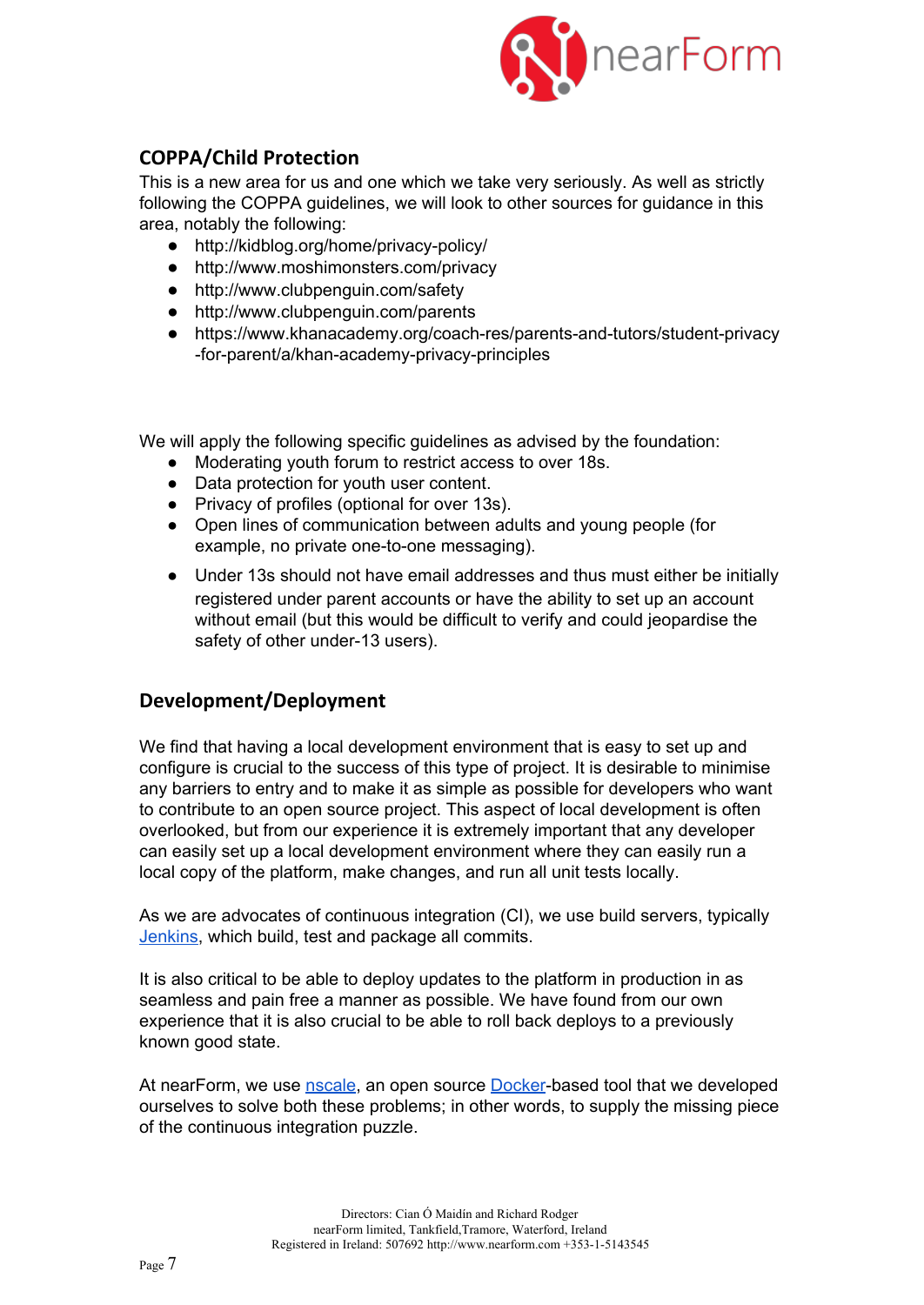

## **Testing**

We are firm believers in Test Driven Development (TDD) and insist on high levels of unit code coverage across both frontend and backend services. We also believe that having good unit tests in place leads to better engagement from the open source community.

nearForm also believe in having good end to end acceptance tests in place from the start, and we like to measure everything:

nearform.com/nodecrunch/work-measure-every-week.

Beyond end to end acceptance tests, we also advocate:

- End to end performance tests: recording regular metrics about how responsive the Platform is
- Stress tests: how much load the Platform can handle

We put these best practices in place from the start of development so the metrics are ticking from week 1.

Additionally, we build everything with scale in mind. We have a lot of experience in high scalability, both in terms of collaborating with customers to run 'bees with machine guns' type testing (for which you need special account with permission from Amazon, otherwise you might be seen as a DDOS attacker!), to then analysing the results and making the changes needed to scale out to the appropriate level. While we don't envisage the CoderDojo platform will initially have huge traffic, it will be built with scale in mind nonetheless.

## **Design**

We have a very experienced and recognised in-house design person, John Rooney (bio below) who is available to assist in all design matters.

We are aware that the new Platform will have the high level CoderDojo nav bar, etc and it will inherit the styles of the main site. We intend to use a CSS toolkit called [Bootstrap,](http://getbootstrap.com/) which is fast becoming the de-facto tool for modern responsive websites.

### **Reporting**

The integrations with CRM/Reporting Tool will provide a lot of reports from those Services for the Foundation itself. However, Champions/Mentors will need some basic reports, e.g. basic attendance reports, attendance vs tickets booked, contacts, etc.

Although it is not specifically in the scope of the Requirements, we believe the Platform would benefit tremendously from a very basic reporting engine (even a simple 'search & export results as csv' type solution might suffice in the short term).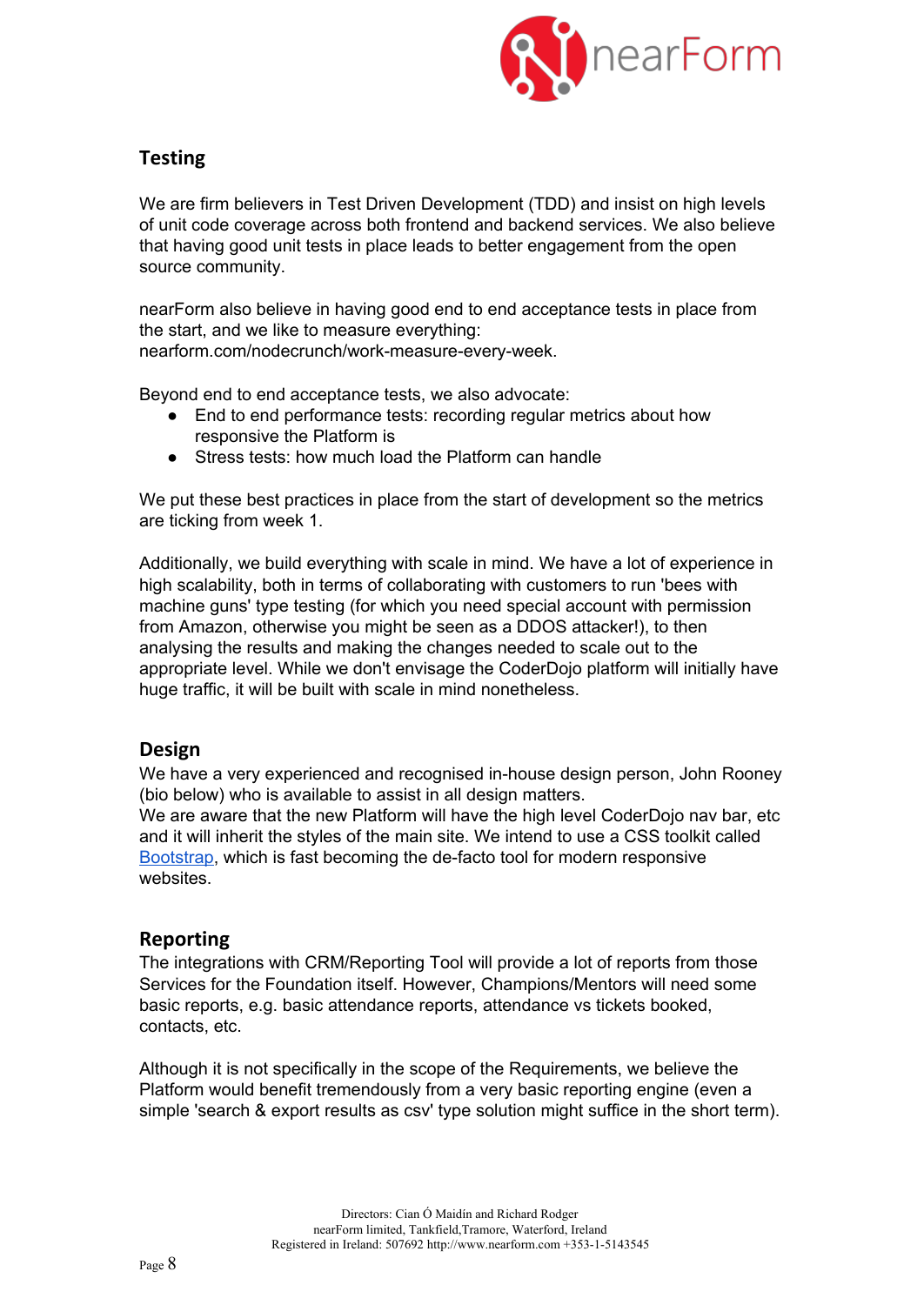

### **Hosting**

We note that linode is referenced in the requirements. While we think linode is fine, a solution based on Amazons AWS might be more applicable in the medium to long term. There are parts of the Platform which may hit performance spikes, e.g. ticketing: consider X thousand tickets being accessed each Saturday or X number of checkins each saturday at a Dojo. This number may be 5,000 this year, 10,000 the following year, etc.

We have a lot of experience in using AWS to scale parts of a system to deal with traffic spikes such as this. It is important to have the correct architecture in place from the start to help deal with such scalability spikes and we find a Microservices architecture to be the most appropriate solution here. This typically involves using auto-scaling groups to horizontally scale certain mircoservices in your system based on certain rules and criteria.

Note that we plan on delivering a cloud agnostic solution (i.e. the platform will not be tied to any underlying cloud, it will run anywhere), however we find the best cloud for this type of platform is AWS.

## **Platform Uptime and Monitoring**

In order to keep the platform live in production (and to meet a high level SLA), we use best of breed open source tools and techniques for monitoring and alerting of the Platform. We put these tools in place from a very early stage in the development cycle so they become familiar to the client long before the Platform actually goes live.

We also encourage clients to use Performance Management tools if possible, e.g. New Relic or App Dynamics, or we can propose a mixture of open source alternatives if there is no budget for such tools.

Additionally we typically provide 'Run Books' (http://en.wikipedia.org/wiki/Runbook) for the whole Platform - these detail all the various services that make up the Platform as a whole from an operational point of view and can be thought of as the operational manual for the Platform. They are an essential part of the handing over of the day to day running of the Platform once the Platform is live and operational.

#### **How we work**

We use an iterative software development strategy. Your system will be delivered in iterations of one week, with a weekly project management meeting. You will also be provided with a weekly demonstration of progress. The production of a weekly live system establishes a natural rhythm that keeps the project on track. It creates a natural focus for activities and keeps everybody honest. It also means that you have a working system at all times that you can use for your own demos.

Our agile process means that you can introduce changes during the project to achieve a better return on investment as you gain more insight into your needs.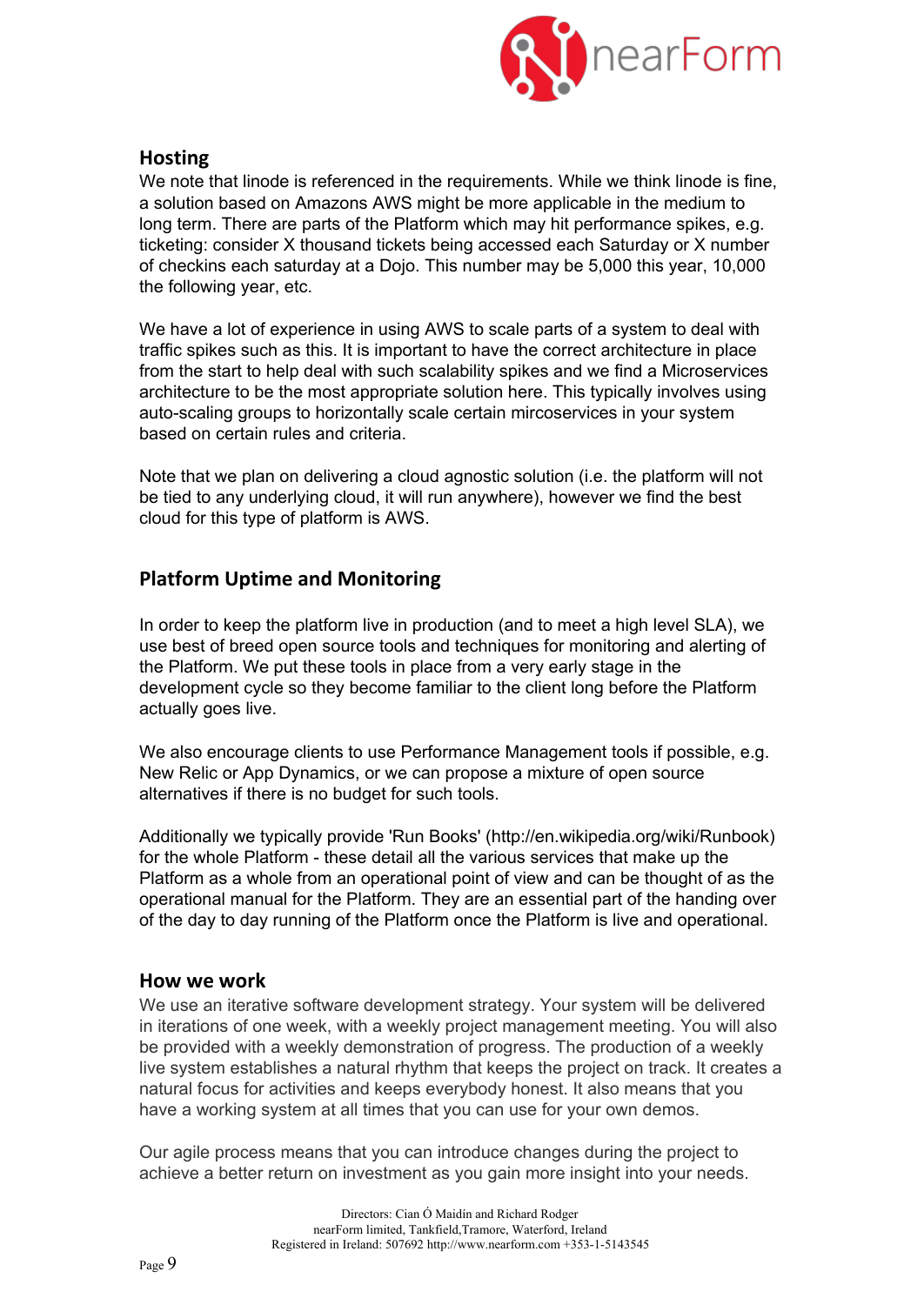

However, such changes must be balanced by scope reduction in other areas to ensure the project is kept within the agreed duration. This is explained further in the following article:

http://www.nearform.com/nodecrunch/how-we-work-the-weekly-project-demo.

## **Open Source**

nearForm is open source to our core, as is evident from our GitHub account (github.com/nearform). We are particularly active in the node.js community, both contributing to node.js core, and to many many NPM modules that are actively used every day. Through our involvement in node.js, we have contact with prominent figures in the open source community that we draw on for best practices and also advice (including legal advice). A lot of our lessons in Open Source have been learned the hard way however, and while Open Source is a very simple concept, it's not so simple if not done right from the start. Regardless of who wins the tender, we are happy to advise on the Open Sourcing of the Platform at any point, as members of the CoderDojo community ourselves we'd like to see this done right.

## **Community Input**

nearForm has a huge amount of experience in building and fostering Open Source communities. We host Node Conf EU every year (nodeconfeu.com/) the biggest node.js community event in the world. On a smaller scale, we also run monthly meetups in Dublin for Node (nodejsdublin.com), and Microservices (microservicesdublin.com/), and more recently Node Waterford. We have also run events in the UK with our partner SkillsMatter(skillsmatter.com) including muCon (skillsmatter.com/conferences/6312-mucon).

We have successful Open Source projects of our own (nscale.nearform.com & senecajs.org in particular) and know what it takes to attract developers to Open Source Projects and building communities around them.

With regards to the CoderDojo platform, we will utilise all our experience in this area to build a vibrant Open Source community around the CoderDojo platform, e.g. we will promote it and talk about it at our own events, and we are also willing to speak about it at CoderDojo events, etc as well as running workshops, case studies, being active on IRC/GitHub, etc. In the long run we plan on keeping up our involvement in the Platform through community contributions ourselves.

# **Response to Functional Requirements**

The following is our response to sections 3&4 of the Requirements document. As a general principle, we aim to use best of breed open source tools & solutions if they exist and are suitable for each area below.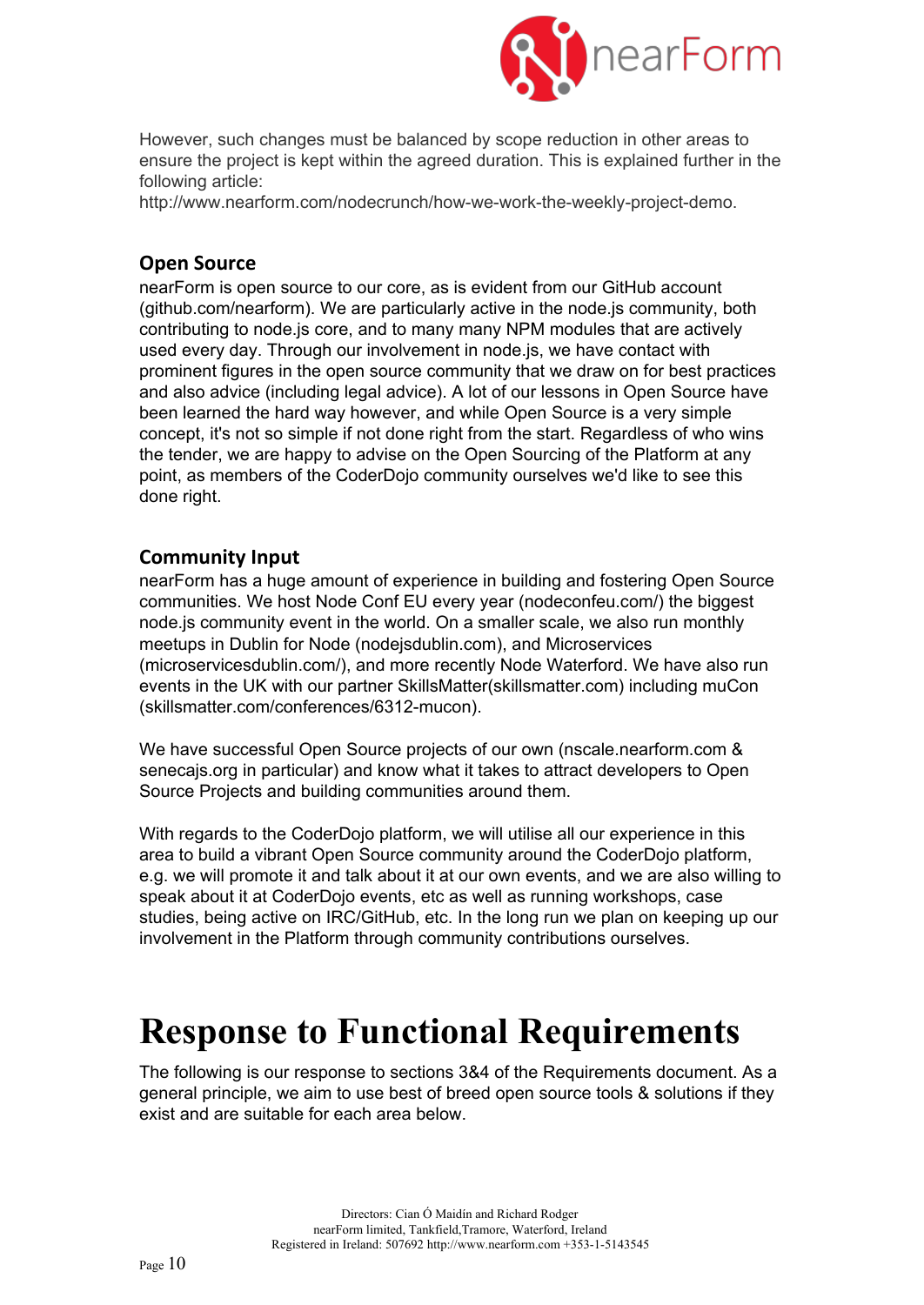

## **Ticketing**

Ticketing is a major feature of the Platform, and given our struggles with Eventbrite in our local dojo, this is a feature we're looking forward to using ourselves when the Platform is live.

We have looked at several open source ticketing systems and all fail to meet the ticketing requirements of the Platform. To this end, we propose to fully develop the Ticketing system from scratch. We also feel that this will allow us to to build a deeper integration with the Platform as a whole, resulting in a much better experience for end users.

We propose to hold a relatively informal workshop with the CoderDojo Foundation and possibly some community members who have experience in this area at the start of the development phase. The result of this workshop will be a set of concrete requirements for the Ticketing system, with MoSCoW priorities (http://en.wikipedia.org/wiki/MoSCoW\_method) which will be agreed with the Foundation, and we may also take some architectural guidance from community members. While there are a lot of unknowns here we are comfortable with the requirement in general and are willing to be flexible when it comes to implementation.

## **OAuth/Login**

We have used OAuth on several projects, there are best practices within the node community for dealing with OAuth. With regards to integrating with Kata, there is a mediawiki oauth module available and the process for authenticating against a third party service provider seems to be well documented.

Time permitting, we also intend to provide 'log in with Facebook', 'log in with Google', as well as Platform authentication out of the box.

### **Third Party APIs**

We have looked at CRM & Reporting APIs, there are node modules available for all and we do not feel there are any significant challenges in integrating with any of these services. We will work with the Foundation to get all three integrations started as soon as possible in the development cycle.

#### **Forums**

We have used open source forum software in the past called NodeBB [\(nodebb.org\)](http://nodebb.org/) and we think it is a suitable tool to act as a foundation for the Platform Forums. It is also written in Node.js and its plugin system allows for easy extensibility. Additionally it also uses Bootstrap so styling to make it feel part of the bigger site will not be a problem. However, its database is Mongo. While we're big believers in services having their own data stores, we may look to implement a PostgreSQL database for it.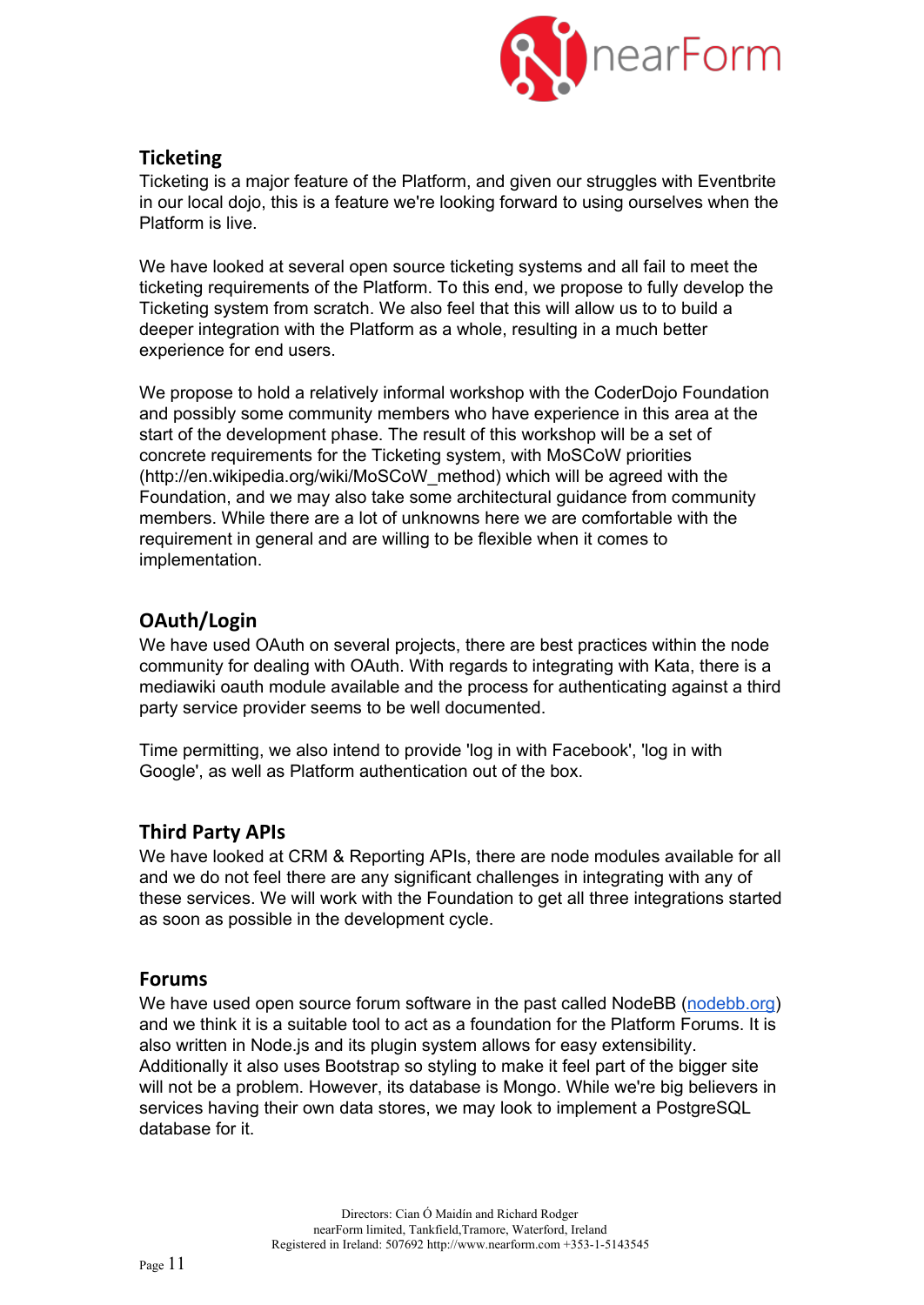

## **Mozilla Open Badges**

This is new to us. We have studied the Open Badges API and are reasonably comfortable with it. However, it is not entirely clear how it will work in the Platform, i.e. what exactly the user flows are, etc. We propose doing a workshop around this at the start of development also, and again, the output of that would be a concrete set of requirements with agreed MoSCoW priorities.

## **Zen Reproduction**

We don't foresee any major challenges with the Zen Reproduction phase, it should be very straightforward. The database migration script, front end work, and back end service implementation can all happen in parallel. From a development perspective, we intend to get Zen Reproduction complete end-to-end in the first few iterations. This will create a solid foundation upon which to build the rest of the platform.

## **Misc**

We are comfortable with the rest of the requirements, i.e. the Champion onboarding/profile creation/Champion registration, etc. Likewise Dojo Listing, Mentor Profiles, Dojo Admin, etc will be very straightforward development wise. All of these will be modules/plugins based, and they will be part of the core plugins that all Dojos get. For the Dojo Mail, we have experience with the Google Mail API and are comfortable with that also.

### **Comments**

From our personal experience in the local CoderDojo, we find there is a lot of 'double entry' of data that we need to do to keep track of kids, multiple parents contact details, consent forms, attendance details, and a whole lot more. We think the proposed new Platform will really help with this, and we will be 'dogfooding' the new Platform every step of the way with our fellow local Mentors and Champions. Locally, we also get feedback from the Mentors that they would like recognition on LinkedIn that they are involved in CoderDojo. We are hoping that the Mozilla Badges can be applicable for Mentors also, and that they can be displayed on LinkedIn.

# **nearForm Profile**

nearForm was established as a company in November 2011 by "Mobile Apps in the Cloud" author Richard Rodger (former CTO for FeedHenry) and Cian Ó Maidín. The company employs staff in Ireland, the UK, Europe and the US, their main office is in Tramore, Co. Waterford, Ireland. The company is heavily involved in the node.js community and are dedicated to the evangelism of the node.js system and its adoption by the wider software community.

The team at nearForm has delivered over 50 production Node.js systems to many market leaders spanning Media, Banking, Enterprise, Travel, and many more.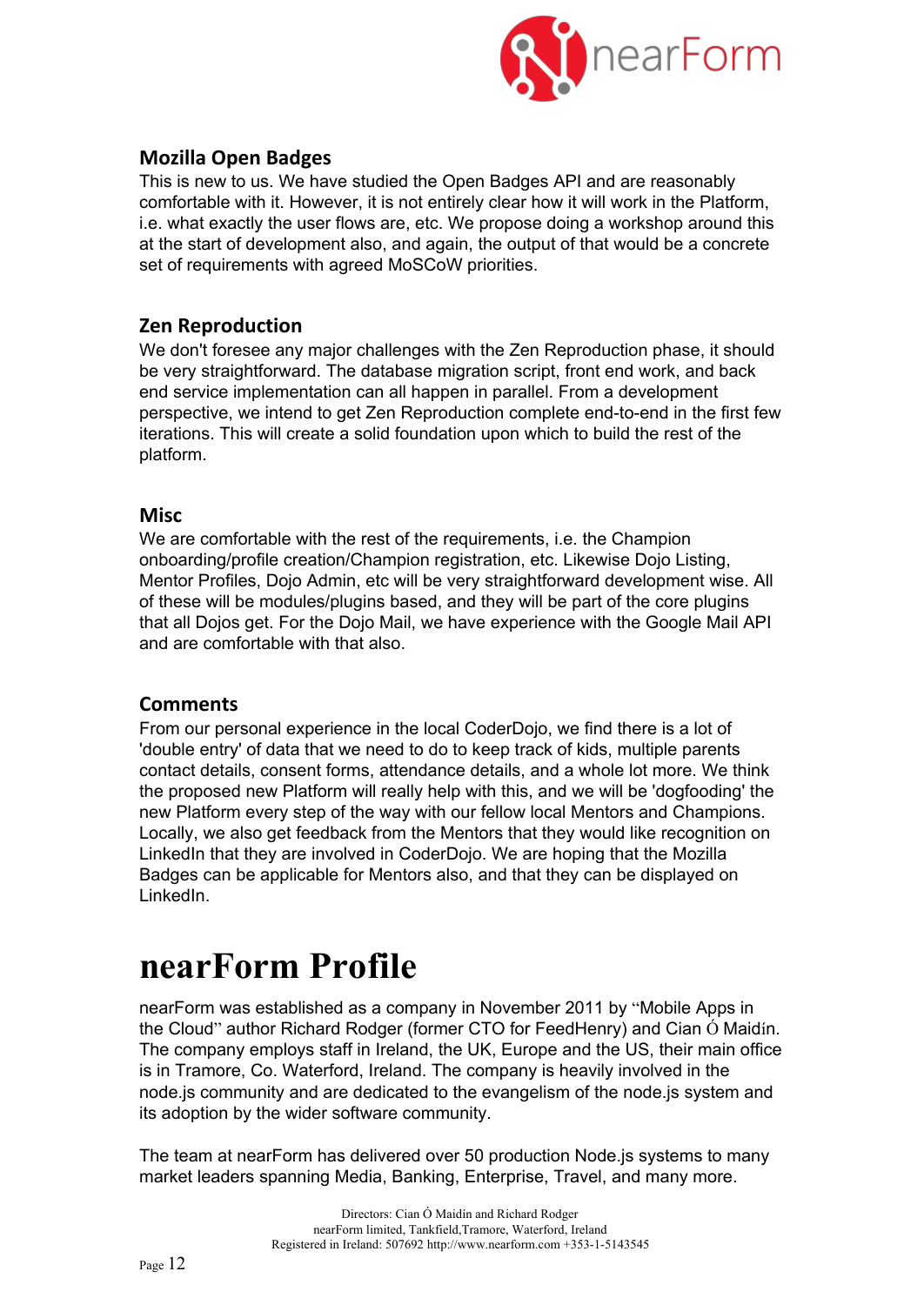

nearForm have been running Node.js in production and at scale since Node v0.4. It is estimated that code written by nearForm staff is used in 40% of production Node.js systems around the world.

Company name and address: nearForm limited, **Tankfield** Tramore, Co. Waterford.

As a company the nearForm pedigree is not that of a web company turned consultancy. The nearForm team are an enterprise-strength, battle-hardened product development group who come from core systems development for enterprises ranging from statistical analysis software, enterprise mobility, telco virtualization, banking, enterprise app development, consumer-facing web services, and a range of other technology stacks. The nearForm ethos is to work only on projects where the team adds significant value and can have a large impact. It is also to build the most user friendly and usable technology solutions for human use. The team is of exceptional quality and provides full transparency in every engagement.

# **Statement of Capabilities**

We believe that our combination of a strong team, the best practices, CoderDojo community involvement, proven methodology and an excellent track record of delivery makes us an ideal partner to develop the new CoderDojo platform.

#### **Proven Track record of delivery**

Our company, nearForm, as its main business activity, builds complex systems. We do this for start-ups and for established companies. Sometimes, delivering even a small feature set means conquering a mountain of hidden technical and structural complexity. We have delivered more than 50 production systems in just under three years. Our customers know they can rely on us to deliver in complex environments, with many stakeholders, on time, on budget and with a high standard of quality.

#### **Significant competence in the area of Platform Development**

We believe that because we go to great lengths to find the right expertise that we can deliver projects at a higher quality, faster and with less risk than others. The nearForm team has grown to nearly 40 employees and currently boasts three published authors. We have built a strong competence in large scale systems that involve Web Service Platform Development and integration.

#### **Client centric approach to delivery**

We understand the conflicting dynamic many large companies face when it comes to implementing a large new feature set. You must plan and budget in advance to ensure you get what you require within an acceptable budget, however in software